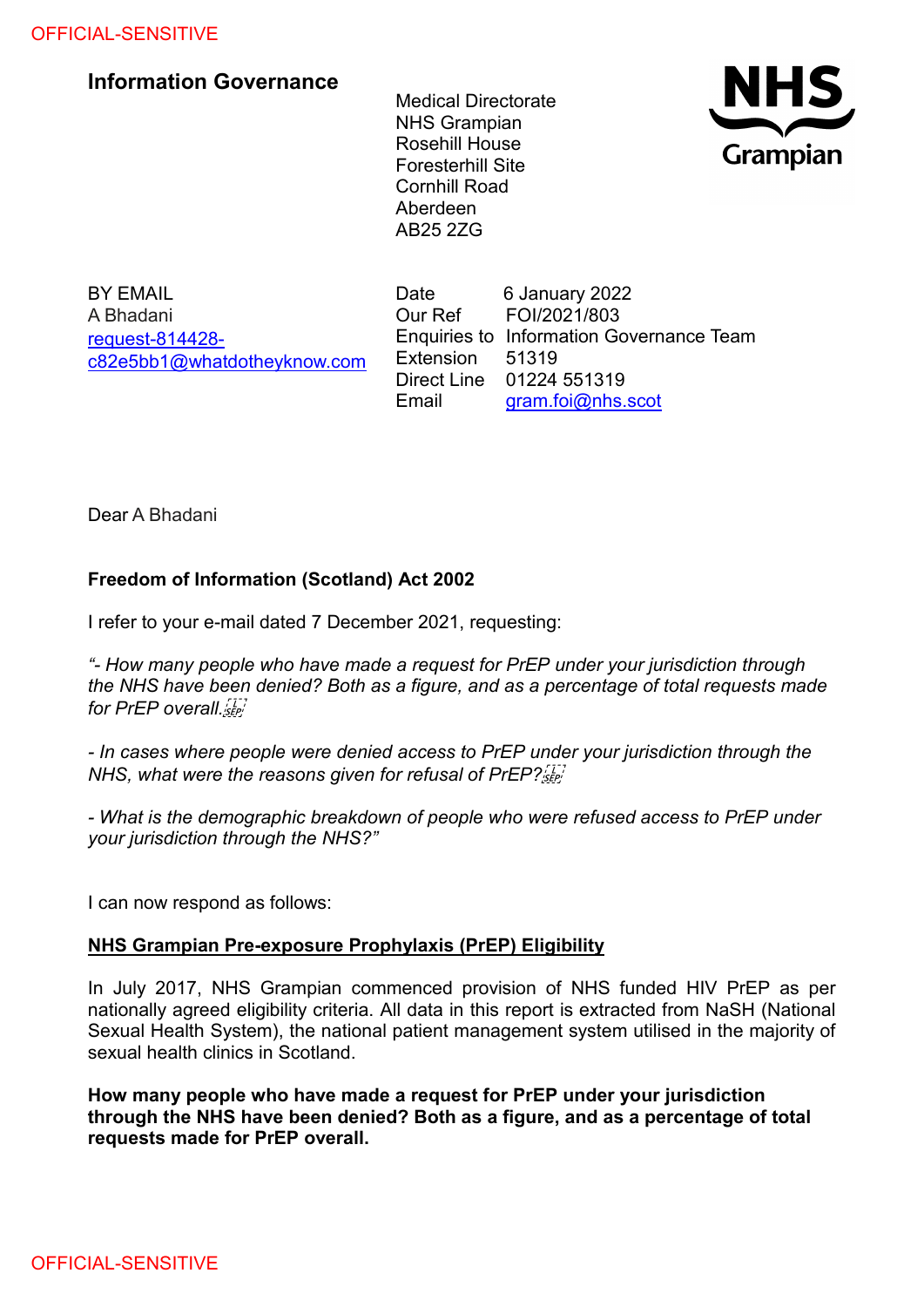|                                 | People who do not<br>meet the NHS<br>eligibility criteria for<br>PrEP | Total patients who<br>have been prescribed<br>PrEP |
|---------------------------------|-----------------------------------------------------------------------|----------------------------------------------------|
| July 2017 -<br>November<br>2021 | 233                                                                   | 994                                                |
| Percentage of<br>total requests | 19%                                                                   | n/a                                                |

All patients who request PrEP via the service will be offered an opportunity to discuss their eligibility with a trained clinician, in line with prescribing practices, and assessed against the eligibility criteria. The data above shows the number of patients eligible, and therefore have been prescribed PrEP, and those who have not met the eligibility criteria. The data includes patients who have requested PrEP but there may have been instances where patients have not requested PrEP directly, but have been assessed opportunistically, so this data is also included.

A full case note review of all 233 would be required to provide this data accurately; s.12 of the Act refers – Excessive cost of compliance.

**In cases where people were denied access to PrEP under your jurisdiction through the NHS, what were the reasons given for refusal of PrEP?**

The reason for refusal is due to not fulfilling the national agreed criteria.

**What is the demographic breakdown of people who were refused access to PrEP under your jurisdiction through the NHS?** Gender:

>95% identify as male

Age:

| $16 - 25$ | 61 |
|-----------|----|
| $26 - 35$ | 99 |
| $36 - 45$ | 42 |
| 46+       | 31 |

Sexuality:

95% identify as gay, bisexual or other men who have sex with men. Remainder not documented; s.17 of the Act refers – Information not held.

Under section 20 (1) of the Act, if you are dissatisfied with the way NHS Grampian has dealt with your request, you have a right to request a review of our actions and decisions in relation to your request, and you have a right to appeal to the Scottish Information Commissioner.

A request for review must be made within 40 working days and should, in the first instance, be in writing to: Directorate of Corporate Communications, Foresterhill House, Foresterhill, Aberdeen, AB25 2ZB or by email to [gram.foi@nhs.scot](mailto:xxxx.xxx@xxx.xxxx)